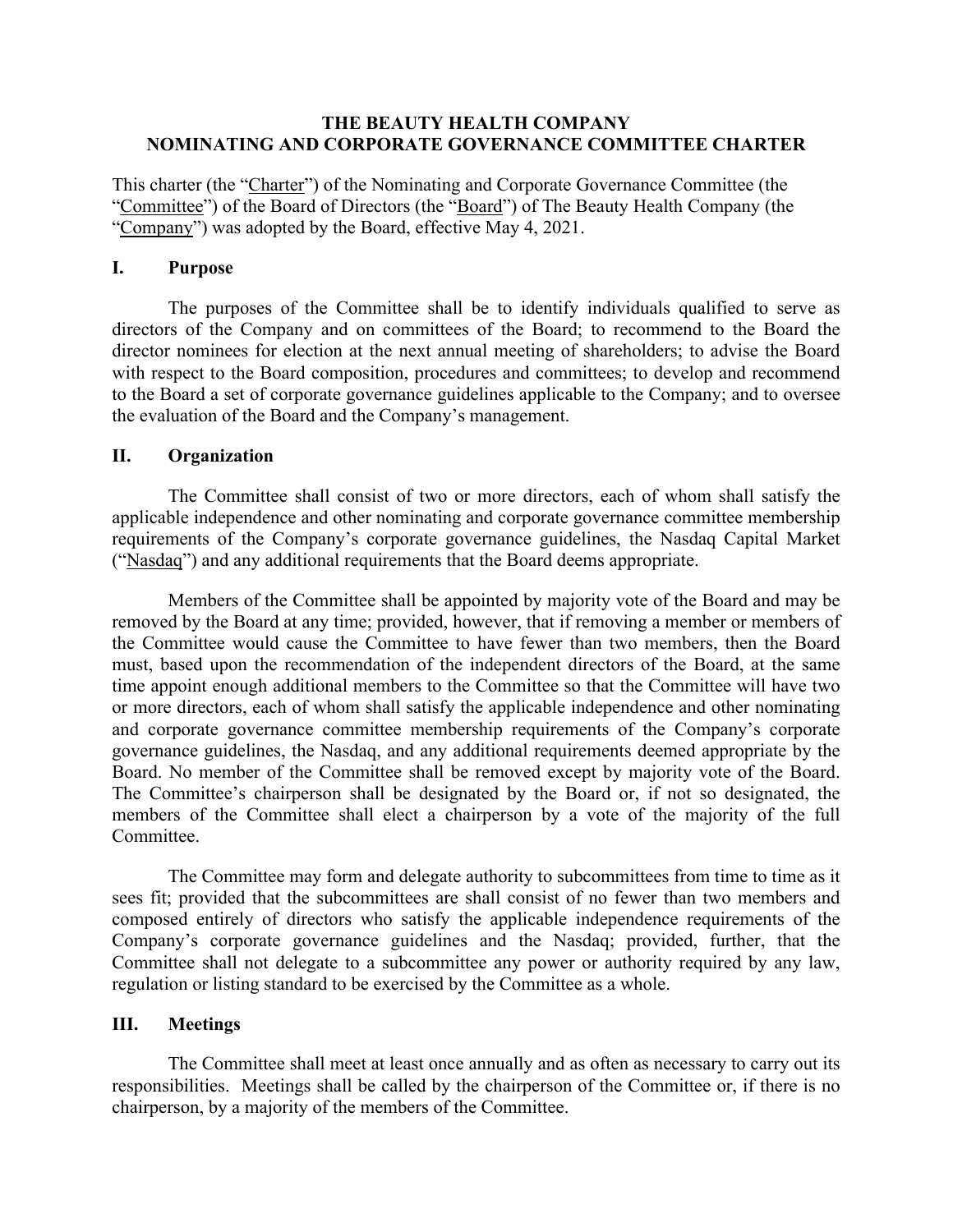Meetings may be held telephonically or by other electronic means to the extent permitted by the Company's organizational documents and applicable law. Committee actions may be taken by unanimous written consent.

The Committee may adopt such procedures as it deems appropriate and necessary to carry out the duties and responsibilities of the Committee. The Committee shall report regularly to the Board on its activities, as appropriate. Notice of Committee meetings shall be given in the same manner as notice for special meetings of the Board. A majority of the members of the Committee shall constitute a quorum for the transaction of business at any meeting of the Committee. The act of a majority of the Committee members present at a meeting shall be the act of the Committee.

The Committee shall maintain minutes of its meetings and records relating to those meetings.

## **IV. Authority and Responsibilities**

To fulfill its responsibilities, the Committee shall:

### **With respect to Board candidates and nominees:**

a. Assist in identifying, recruiting and, if appropriate, interviewing candidates to fill positions on the Board, including persons suggested by shareholders or others. The Committee may, if it deems appropriate, establish procedures to be followed by shareholders in submitting recommendations for Board candidates.

b. Review the background and qualifications of individuals being considered as director candidates. Among the qualifications considered in the selection of candidates, the Committee shall look to the criteria set forth in the Company's Corporate Governance Guidelines and such other relevant factors that the Committee considers appropriate in the context of the needs of the Board.

c. Recommend to the Board the director nominees for election by the shareholders or appointment by the Board, as the case may be, pursuant to the Certificate of Incorporation and Bylaws, which recommendations shall be consistent with the criteria for selecting directors established by the Board from time to time.

d. Review the suitability for continued service as a director of each Board member when his or her term expires and, in accordance with the Corporate Governance Guidelines, when he or she has a material change in status, including, but not limited to, an employment change.

## **With respect to Board composition and procedures:**

e. Review annually with the Board the composition of the Board as a whole and to recommend, if necessary, measures to be taken so that the Board reflects the appropriate balance of knowledge, experience, skills, expertise and diversity required for the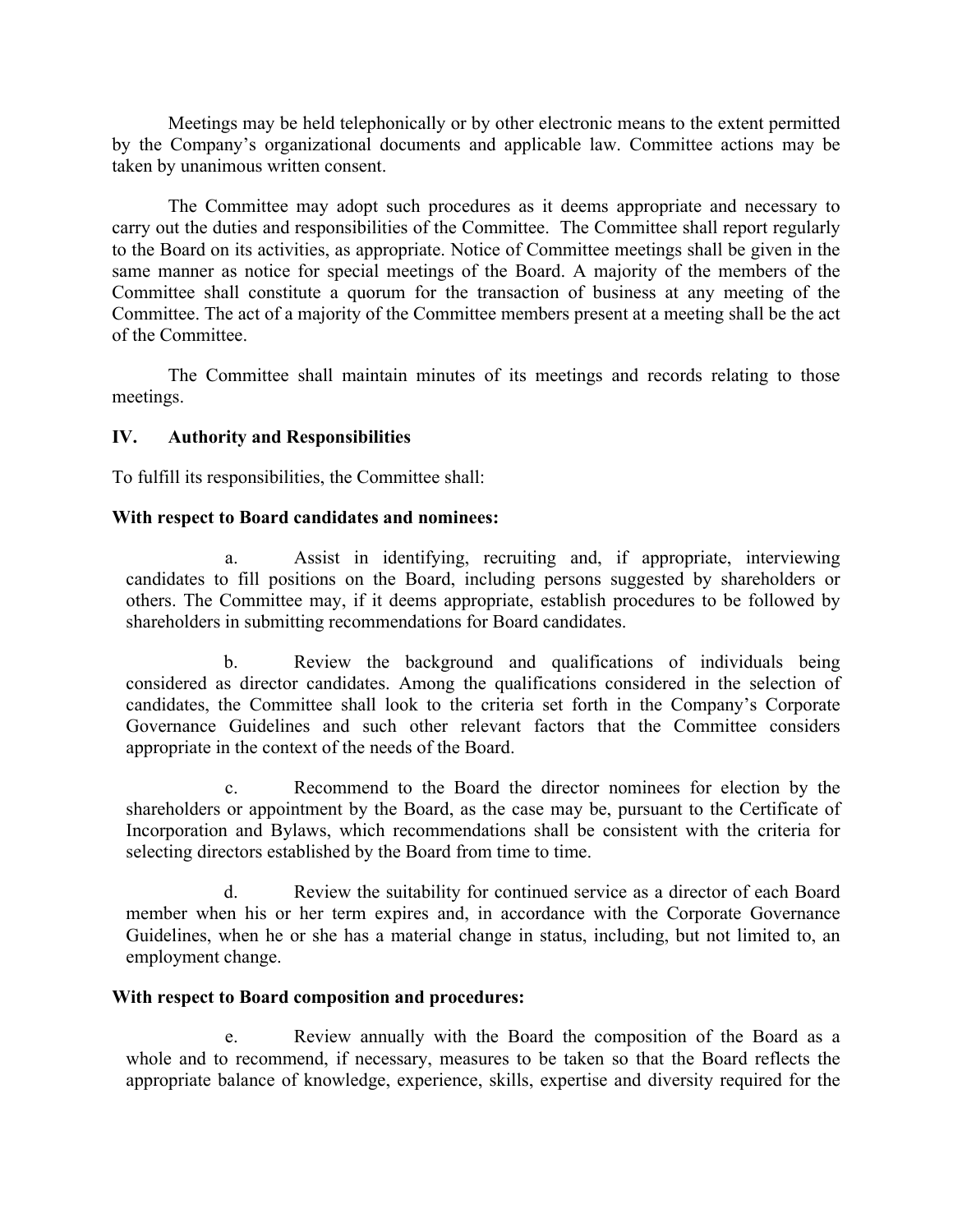Board as a whole and contains at least the minimum number of independent directors required by Nasdaq.

f. Review periodically the size of the Board and to recommend to the Board any appropriate changes.

g. Make recommendations on the frequency and structure of Board meetings.

h. Make recommendations concerning any other aspect of the procedures of the Board that the Committee considers warranted, including but not limited to procedures with respect to the waiver by the Board of any Company rule, guideline, procedure related to corporate governance or corporate governance principle.

# **With respect to Board committees:**

i. Monitor the functioning of the committees of the Board and to make recommendations for any changes, including the creation and elimination of committees.

j. Review annually committee size, membership and composition, including chairpersonships, and recommended any changes to the Board for approval, and to recommend individual directors to fill any vacancy that might occur on any committee of the Board.

k. Recommend that the Board establish such special committees as may be desirable or necessary from time to time in order to address ethical, legal or other matters that may arise. The Committee's power to make such a recommendation under this Charter shall be without prejudice to the right of any other committee of the Board, or any individual director, to make such a recommendation at any time.

## **With respect to corporate governance:**

l. Develop and recommend to the Board a set of corporate governance guidelines for the Company, which shall be consistent with any applicable laws, regulations and listing standards. At a minimum, the corporate governance guidelines developed and recommended by the Committee shall address the following:

- (i) Director qualification standards.
- (ii) Director responsibilities.

(iii) Director access to management and, as necessary and appropriate, independent advisors.

(iv) Director compensation, including principles for determining the form and amount of director compensation, and for reviewing those principles, as appropriate.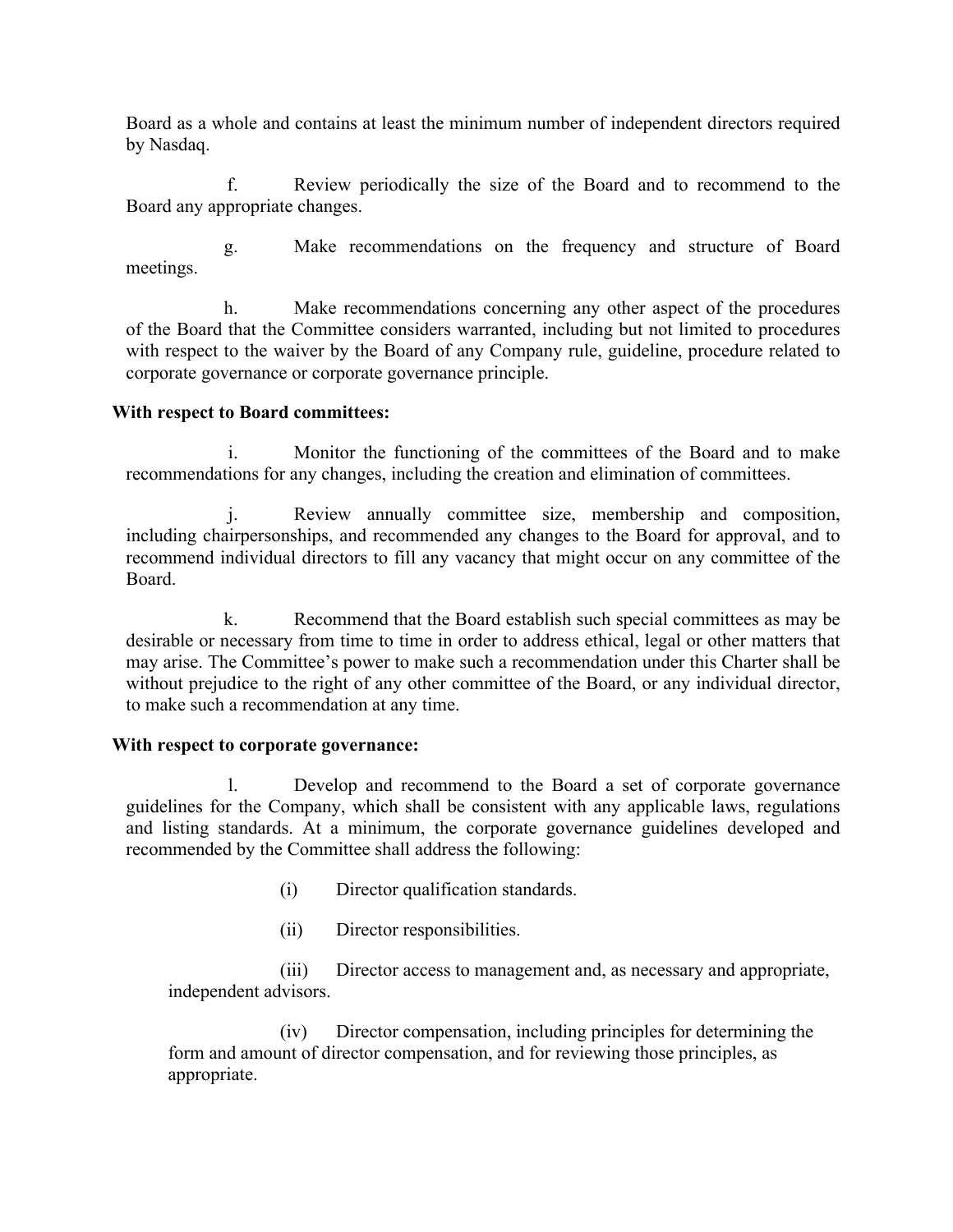(v) Director orientation and continuing education.

(vi) Management succession, including policies and principles for the selection and performance review of the chief executive officer, as well as policies regarding succession in the event of an emergency or the retirement of the chief executive officer.

(vii) Annual performance evaluation of the Board.

m. Review periodically, and at least annually, the corporate governance guidelines adopted by the Board to assure that they are appropriate for the Company, and recommend any desirable changes to the Board.

n. Consider any other corporate governance issues that arise from time to time, and develop appropriate recommendations for the Board.

### **With respect to evaluation of the Board and its committees**

Oversee an annual evaluation of the Board as a whole and its committees, and shall evaluate and report to the Board on the performance and effectiveness of the Board. The Committee may establish procedures to allow it to exercise this oversight function.

#### **With respect to the Committee's other authorities and responsibilities:**

The Committee shall perform such additional activities, and consider such other matters, consistent with the scope of the Committee's responsibilities under this Charter, the purposes of the Committee, the Company's Bylaws and applicable Nasdaq rules.

#### **V. Resources**

The Committee shall have the authority to retain or terminate, at its sole discretion, compensation consultants, independent legal counsel or other advisors (collectively, "Advisors") to assist the Committee in its responsibilities and shall be directly responsible for the appointment, determination of compensation and oversight of the work of such Advisors.

The chairperson of the Committee, at the request of any member of the Committee, may request that any officer, employee or advisor of the Company attend a meeting of the Committee or otherwise respond to Committee requests.

The Committee shall have the sole authority to determine the terms of engagement and the extent of funding necessary (and to be provided by the Company) for payment of compensation to any Advisors or other professionals retained to advise the Committee and ordinary administrative expenses of the Committee that are necessary or appropriate in carrying out its duties. The Company must provide for appropriate funding, as determined by the Committee, for payment of reasonable compensation to any outside adviser retained by the Committee.

## **VI. Evaluation of the Committee**